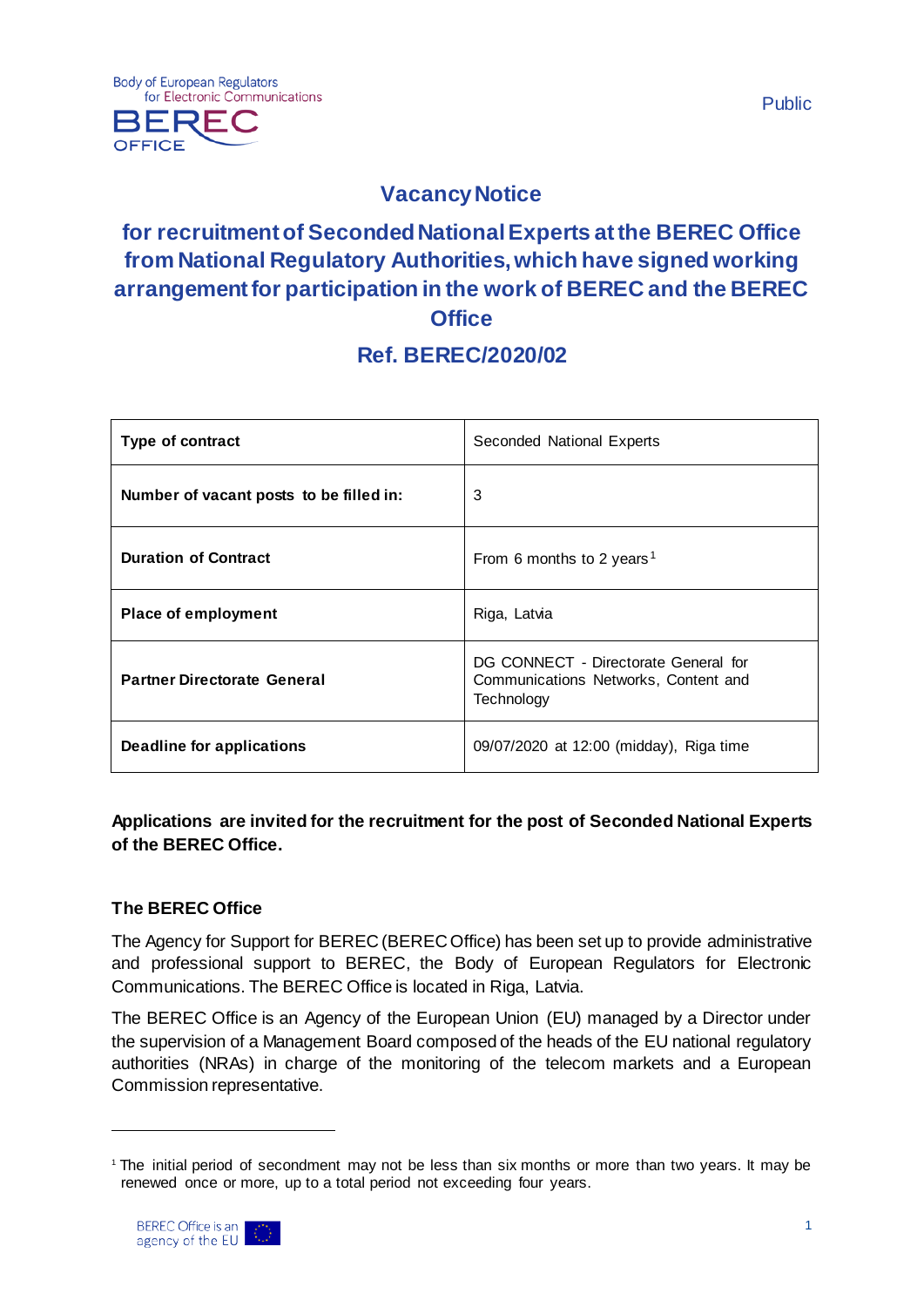The BEREC Office is responsible, in particular, for collecting information from NRAs and exchanging and communicating information in relation to the role and tasks of BEREC, disseminating regulatory best practice among NRAs, assisting the Chair of the BEREC Board of Regulators in the preparation of his/her work, and setting up and providing support to expert working groups.

The Staff Regulations of Officials of European Communities, the Conditions of employment of other servants of the European Communities and the rules adopted jointly by the EU institutions for the purpose of applying these Staff Regulations and Conditions of employment apply to the staff of the Office.

For further information please consult the BEREC website: [www.berec.europa.eu.](http://www.berec.europa.eu/)

# **The post**

Depending on the Agency's needs elaborated in the job description the job holder will be responsible, among others, for the following tasks:

- Provide professional and organisational support to BEREC and BEREC Office meetings and events;
- Support BEREC Chair / BEREC Expert Working Groups in the organisation of the work of the respective bodies;
- Provide inputs to various BEREC reports and deliverables;
- Coordinate and draft documentation in support to BEREC and BEREC Office;
- Maintain and regularly update internal BEREC and BEREC Office registers, contact lists, databases and IT platforms;
- Professional support to data collection, compilation of answers to questionnaires, monitoring and benchmarking activities.

The Seconded National Experts (SNEs) will work at the BEREC Office located in Riga, Latvia and may be assigned other duties appropriate to the grade in the interest of the service. They will report to their line manager and/or, where applicable, to a team leader.

Website for further information:<http://berec.europa.eu/>

# **Eligibility criteria**

-

Candidates will be eligible for this selection procedure if they fulfil the following formal criteria at the time of the application deadline:

1. Nationality: Be a national of a EU Member State or of a third country which have concluded Working Arrangements with BEREC and the BEREC Office;<sup>[2](#page-1-0)</sup>

<span id="page-1-0"></span><sup>&</sup>lt;sup>2</sup> The Board of Regulators, the working groups and the Management Board shall be open to the participation of regulatory authorities of third countries with primary responsibility in the field of electronic communications, where those third countries have entered into agreements with the Union to that effect.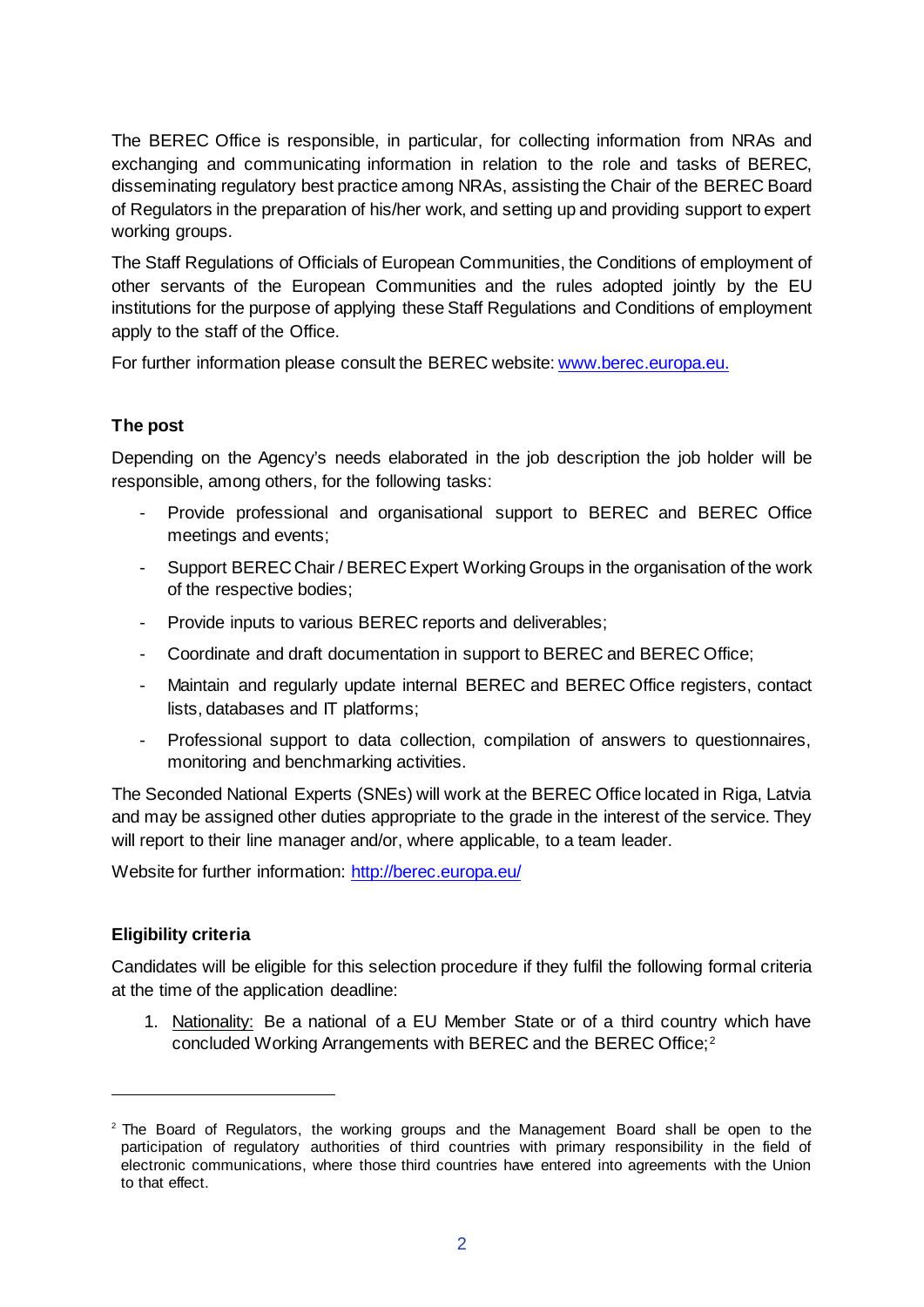- 2. Employment before and during secondment: SNE candidates must have worked for NRAs of the West Balkan countries<sup>[3](#page-2-0)</sup> which have signed working arrangement for participation in the work of BEREC and the BEREC Office on a permanent or contract basis for at least 12 months before their secondment and shall remain in the service of that employer throughout the period of secondment.
- 3. Languages: Have a thorough knowledge of one of the official EU languages and a satisfactory knowledge of another EU language to the extent necessary for the performance of his/her duties;
- 4. Qualifications: Have a level of education which corresponds to completed university studies of at least 3 years attested by a diploma;
- 5. Professional experience: Have at least three years' experience of administrative, legal, scientific, technical, advisory or supervisory functions which can be regarded as equivalent to those of function groups AD or AST – this latter function group being taken into consideration only for highly specialised job profiles – as defined in the Staff Regulations of Officials and the Conditions of Employment of Other Servants of the European Communities;
- 6. Support of the current employer: The current employer must support the candidate and commit to pay his/her salary during the secondment period.

## **Selection criteria**

If the Eligibility criteria set out in the section "Eligibility criteria" are met, the candidates' application forms, CVs and motivation letters will be evaluated on the basis of the selection criteria below. The most suitable candidates will be invited to an interview.

# Essential:

- Appropriate professional experience in duties similar to the ones described in the section "The post" above;
- Sound knowledge of the European regulation framework for electronic communications;
- University degree in a field relevant for the post;
- Knowledge of English (Level C1 or above);<sup>[4](#page-2-1)</sup>

# Advantageous:

-

- Experience in project and/or risk management;
- Ability to work in a multicultural environment.

<span id="page-2-0"></span><sup>&</sup>lt;sup>3</sup> Albania, Bosnia & Herzegovina, Kosovo\*, Montenegro, North Macedonia and Serbia. \* This designation is without prejudice to positions on status, and is in line with UNSCR 1244/1999 and the ICJ Opinion on the Kosovo declaration of independence.

<span id="page-2-1"></span><sup>4</sup> Level C1 or above of the Common European Framework of Reference for Languages (CEFR). As established in the BEREC Office Management Committee Decision MC/2016/02, the working language of the BEREC Office is English.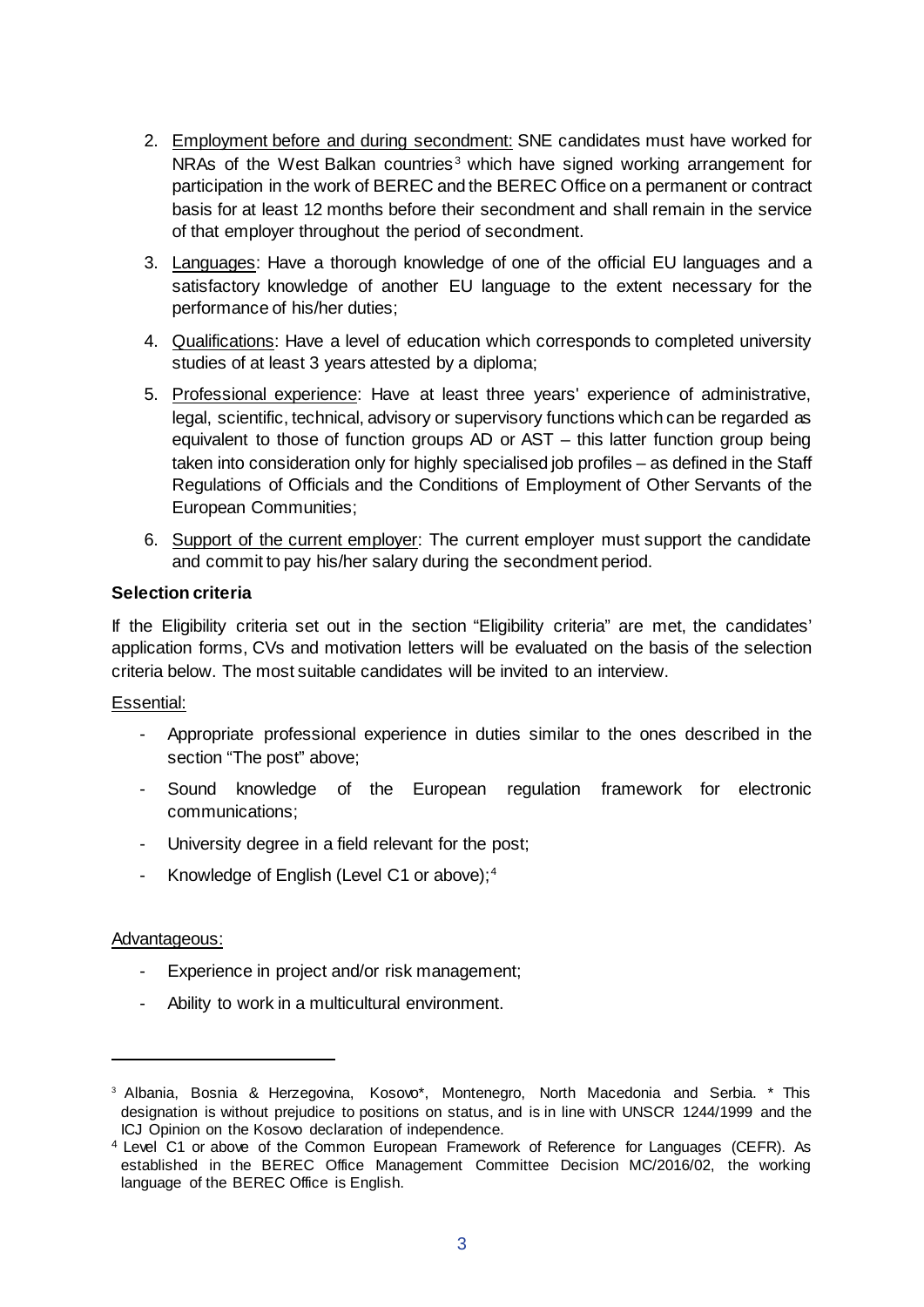# **Evaluation during interview**

Candidates invited to the interview will be assessed on the following criteria that are essential to the post:

- Sound knowledge of the European Framework for the regulation of electronic communications;
- Experience in the work activities of BEREC or of other European or international organisation active in the domain of electronic communications;
- Experience in data collection and development of benchmarking reports;
- Practical experience in the regulation of electronic communications within the competence of BEREC;
- Ability to use electronic office tools (word processing, spreadsheets, presentation software, email, internet, project management tools, etc.);
- Ability to work in a multicultural environment;
- Knowledge of English as a working language (Level C1 or above CEFR).

# **Stages in the selection procedure**

The BEREC Office will set up a Selection Committee. This Committee will make a comparative assessment of all eligible applications, and identify a number of candidates whose profiles best match the selection criteria listed above. These candidates will be invited for an interview with the Selection Committee.

# **A. Admission to the selection procedure**

After the deadline for applications, the complete applications submitted (application forms as per the template, CVs and motivation letters) will be checked against the eligibility criteria.

Only eligible applications will be then assessed against the selection criteria (essential and advantageous).

# **B. Assessment of eligible applications**

The Selection Committee will analyse the motivation letters, together with the application forms and the CVs of eligible applicants with reference to the elements indicated in the selection criteria section (essential and advantageous). In addition, the Selection Committee will assess the motivation and the overall suitability of each eligible application on the basis of the requirements of the post.

# **C. Interview**

Upon completion of the assessment of eligible applications, the most suitable candidates will be invited for an interview (duration of the interview: 40 minutes, main language of the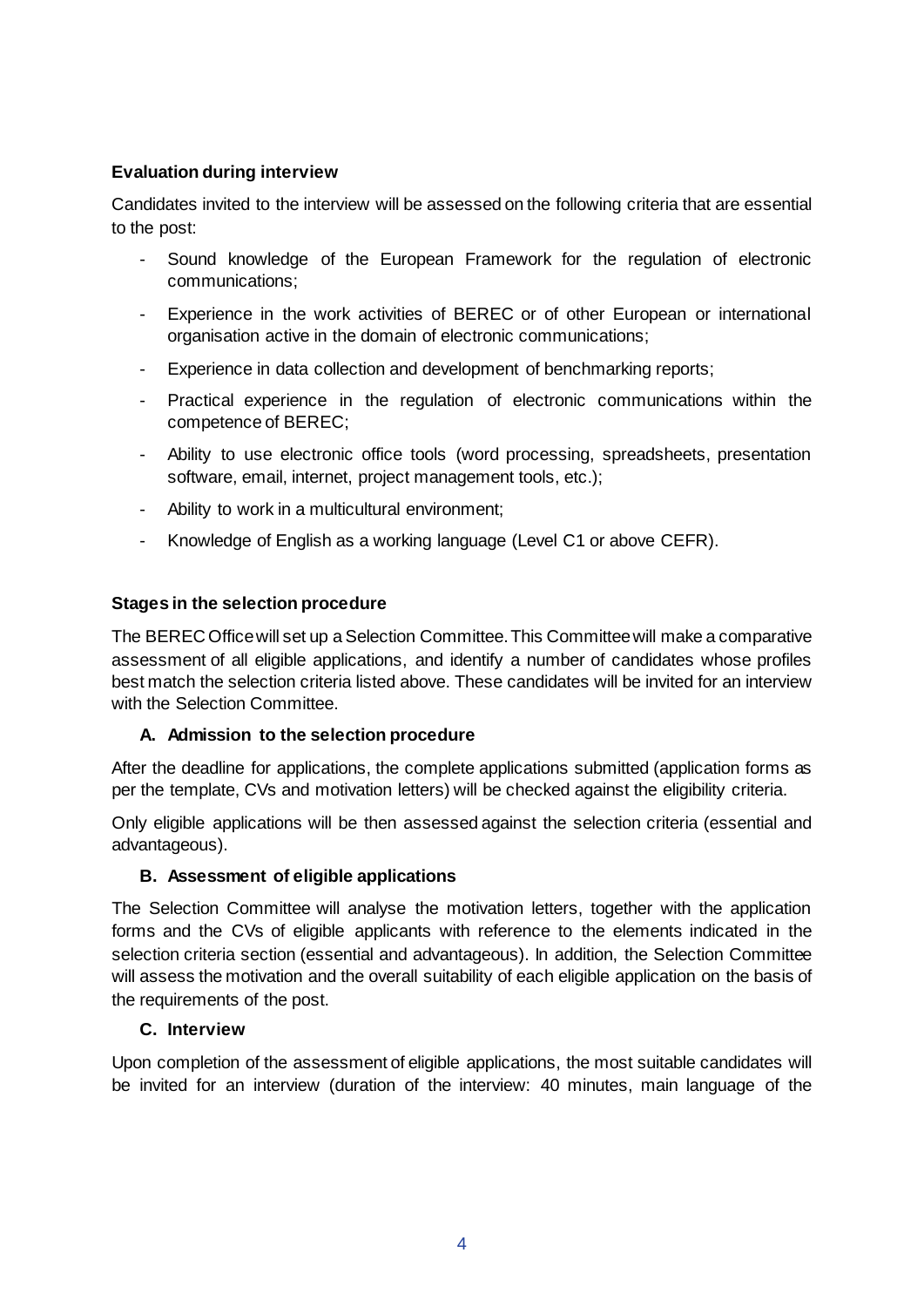interview: English). The maximum total number of candidates invited for interview will be 8.<sup>[5](#page-4-0)</sup>

Candidates are kindly invited to indicate in their application any special arrangements that may be required, if invited to attend an interview.

The interview will aim to assess the suitability of the candidates to perform their duties, their professional knowledge, their skills and competencies relevant to the post and their motivation. The interview shall cover an analysis of the language abilities and the personal and professional competences of each applicant. The interview will be held in English. Candidates with English as their mother tongue will be tested in another official EU language to check that the eligibility criteria is met (i.e. satisfactory knowledge of a second official EU language). Maximum score for the interview: 100. Minimum pass score: 65.

The content of the questions asked during the interviews will be set in accordance with the level and profile of the position advertised.

# **1. Possible secondment and verification of documents and scrutiny**

On the basis of the outcome of the interviews, the Selection Committee may propose to the Director to offer the secondment to the most suitable candidates.

The successful candidates' application will be checked against the supporting documents to confirm their accuracy and eligibility.

If, at any stage in the procedure, it is discovered that the information given in an application has been knowingly falsified, the candidate will be disqualified from the selection process.

Candidates will also be disqualified if they:

- do not meet all eligibility criteria;
- do not provide all the required supporting documents.

# **2. Conditions of secondment**

-

The secondment is not an employment, nor does it lead to an employment at the BEREC Office. The SNE shall remain in the service of his/her employer throughout the period of secondment. The SNE's employer shall thus undertake to continue to pay his/her salary, to maintain his/her administrative status (permanent official or contract staff member) throughout the period of secondmentand to inform the BEREC Office of any change in the SNE's situation in this regard. The SNE's employer shall also continue to be responsible for all his/her social rights, particularly social security and pension.

Candidates must have worked for their employer on a permanent or contract basis for at least 12 months before their secondment and shall remain in the service of that employer throughout the period of secondment.

Before applying, each candidate should ensure that his/her employer will support the candidacy and pay his/her salary during the period of secondment. The final secondment will

<span id="page-4-0"></span><sup>5</sup> Where a number of candidates tie for the last available place in the list of candidates to be invited for interviews, they will all be invited.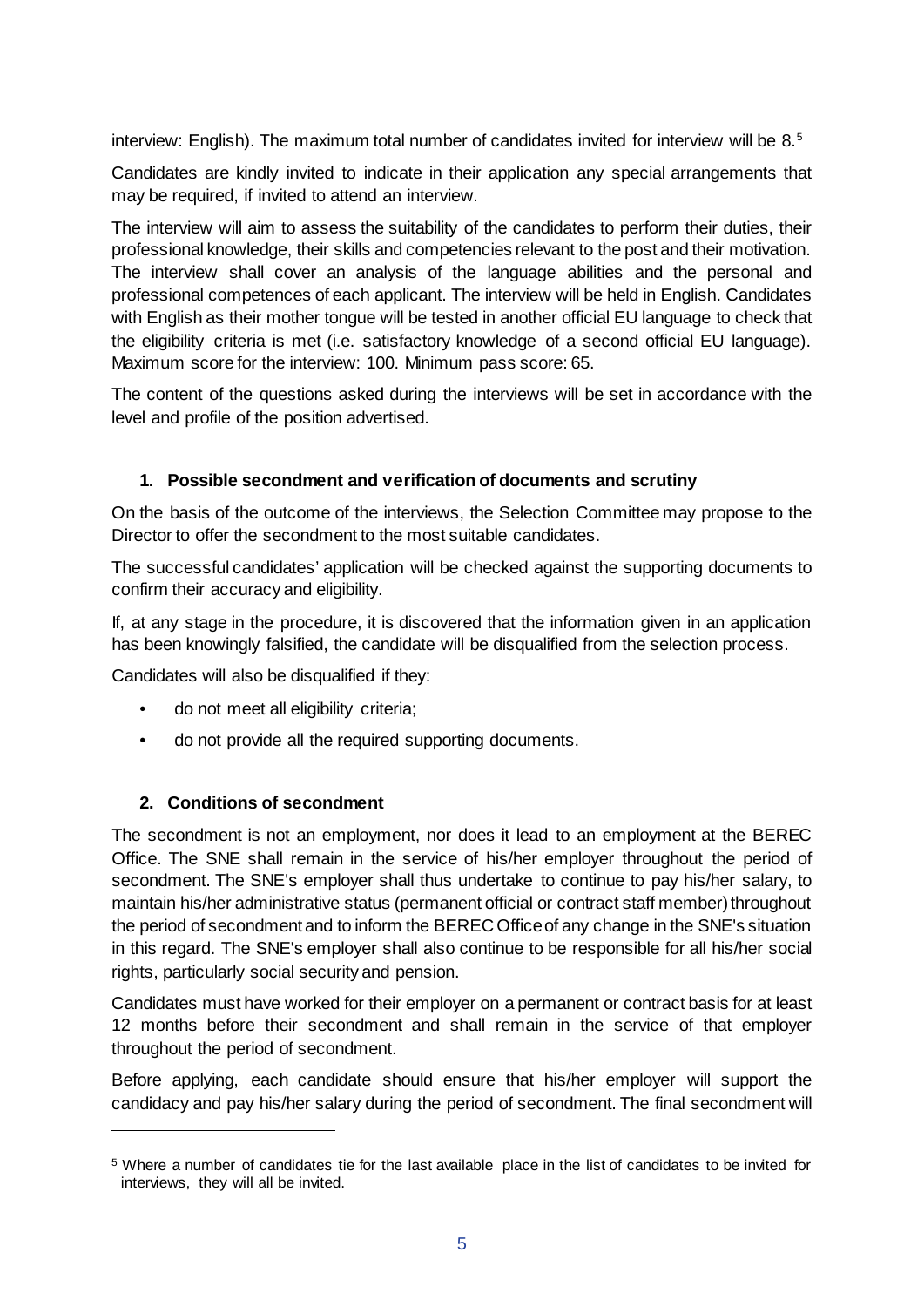be confirmed by an exchange of letters between the Director of BEREC Office and the NRA concerned.

The initial period and the possible total period of secondment must respect the provisions of the Decision of the Management Board of the Agency for Support for BEREC concerning the secondment to the BEREC Office of national experts and national experts in professional training<sup>[6](#page-5-0)</sup> and in particular Article 4 of the aforementioned Decision.

Under the provisions of MB/2020/03 and in particular Article 17 throughout the period of secondment the SNE is entitled to subsistence allowances.

The place of secondment will be Riga, where the BEREC Office is located.

## **Application procedure**

For their applications to be valid, candidates must submit:

- 1. A covering letter outlining their reasons for applying;
- 2. A curriculum vitae  $(CV)$ , preferably drafted using the Europass CV format<sup>7</sup>;
- 3. Filled in application form as per the template in the annex;
- 4. Written confirmation by the SNE's employer regarding their support of the candidacy and their commitment to continue paying the SNEs salary and to maintain his/her administrative status throughout the period of secondment.

**Applicants are explicitly requested to highlight and give a brief account of their experience and expertise relevant to the job and the start and end dates of employment contracts.** 

**Applicants are invited to indicate, apart from the duration of studies, the legal length of the diplomas that they hold.** 

# **Applications will not be assessed if the file is incomplete or submitted after the deadline.**

Supporting documents (e.g. certified copies of degrees/diplomas, references, proof of experience, etc.) should not be sent at this point but must be submitted at a later stage of the procedure if requested.

The BEREC Office will accept applications received through:

- The NRAs whose staff are eligible for the secondment.

Applications, preferably in English, should be sent only by e-mail to: recruitment@berec.europa.eu

The reference (BEREC/2020/02 SNE) must always be indicated in the subject line of e-mails.

Candidates are asked to report any potential change of address in writing without delay to the address above.

-

<span id="page-5-0"></span><sup>6</sup> [MB/2020/03](https://berec.europa.eu/eng/document_register/subject_matter/berec_office/decisions_of_the_management_board/9025-decision-of-the-management-board-of-the-agency-for-support-for-berec-concerning-the-secondment-to-the-berec-office-of-national-experts-and-national-experts-in-professional-training)

<span id="page-5-1"></span><sup>&</sup>lt;sup>7</sup> The Europass CV can be downloaded from the website [http://europass.cedefop.europa.eu](http://europass.cedefop.europa.eu/)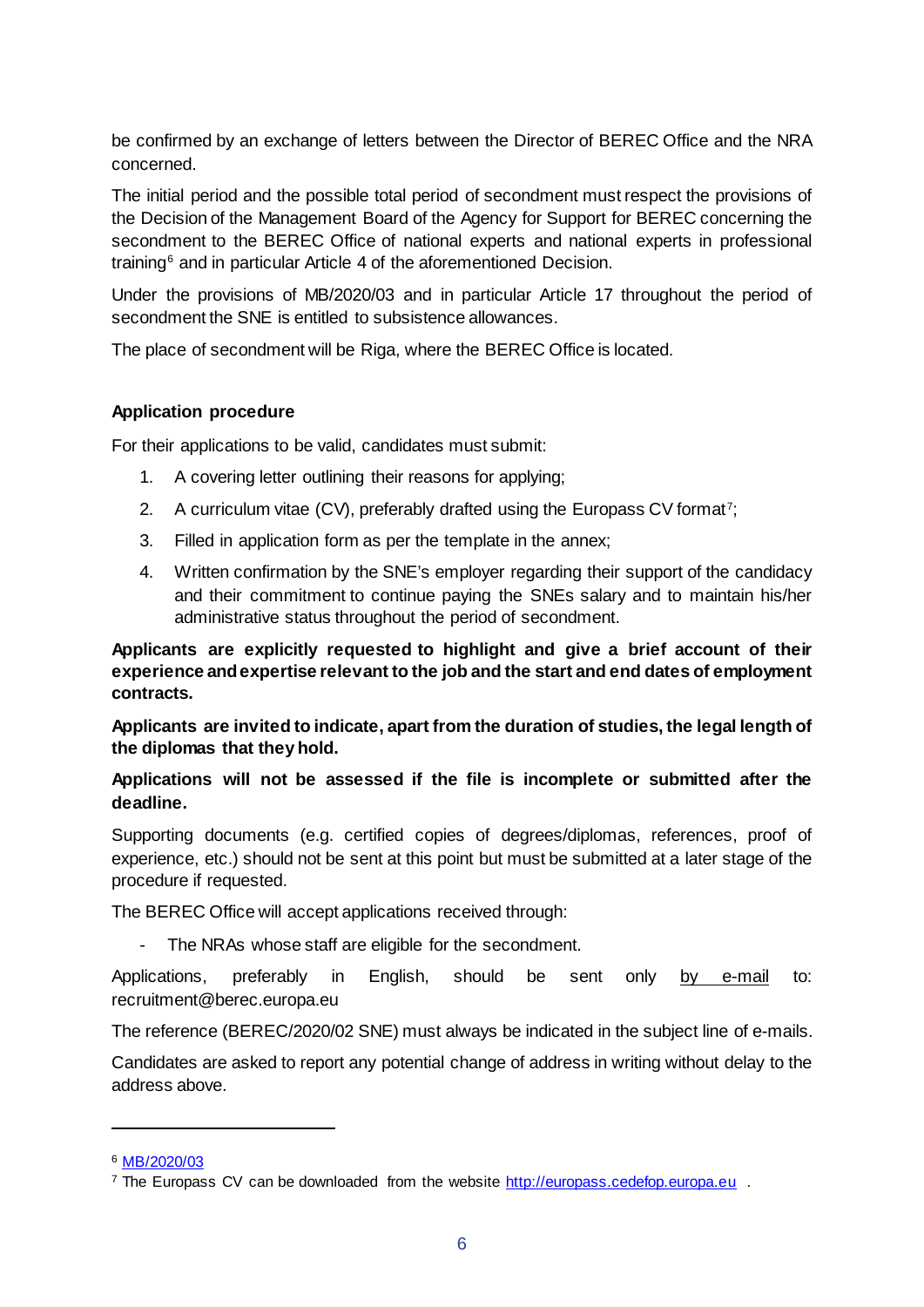## **Closing date for applications**

Applications must be sent by email. The deadline is **09/07/2020 at 12:00 (midday) Riga time** (11:00 a.m. Central European Time). The Agency strongly advises candidates not to wait until the last few days before the deadline to apply, since heavy internet traffic or connection difficulties could lead to problems. It is the sole responsibility of each applicant to submit his/her completed application by the deadline for submission. Any information or documentation provided after the deadline will not be taken into account.

## **Approximate timetable**

The selection process may take several months; information will be released at the end of each stage.

## **Independence and declaration of interests**

The SNE will be required to make a written declaration indicating their commitments and the absence or presence of any direct or indirect interests that might be considered to prejudice their independence, as required by the provisions of Article 42 of Regulation (EU) 2018/1971 of the European Parliament and of the Council of 11 December 2018 establishing the Body of European Regulators for Electronic Communications (BEREC) and the Agency for Support for BEREC (BEREC Office), amending Regulation (EU) 2015/2120 and repealing Regulation (EC) No 1211/2009[8](#page-6-0). Candidates must confirm their willingness to do so in their application.

### **Other important information**

Candidates are reminded that the work of the Selection Committee of the BEREC Office is confidential. It is forbidden for applicants to make direct or indirect contact with members of the Committee or for anybody else to do so on their behalf. Any infringement of this rule will lead to disqualification from the selection procedure.

### **Equal opportunities**

The BEREC Office applies a policy of equal opportunities and non-discrimination.

### **Protection of personal data**

The BEREC Office will ensure that candidates' personal data are processed as required by Regulation (EU) 2018/1725 of the European Parliament and of the Council of 23 October 2018 on the protection of natural persons with regard to the processing of personal data by the Union institutions, bodies, offices and agencies and on the free movement of such data, and repealing Regulation (EC) No 45/2001 and Decision No 1247/2002/EC<sup>[9](#page-6-1)</sup>.

-

<span id="page-6-0"></span><sup>8</sup> *OJ L 321, 17.12.2018, p. 1–35 (BG, ES, CS, DA, DE, ET, EL, EN, FR, GA, HR, IT, LV, LT, HU, MT, NL, PL, PT, RO, SK, SL, FI, SV)*

<span id="page-6-1"></span><sup>9</sup> OJ L 295, 21.11.2018, p. 39–98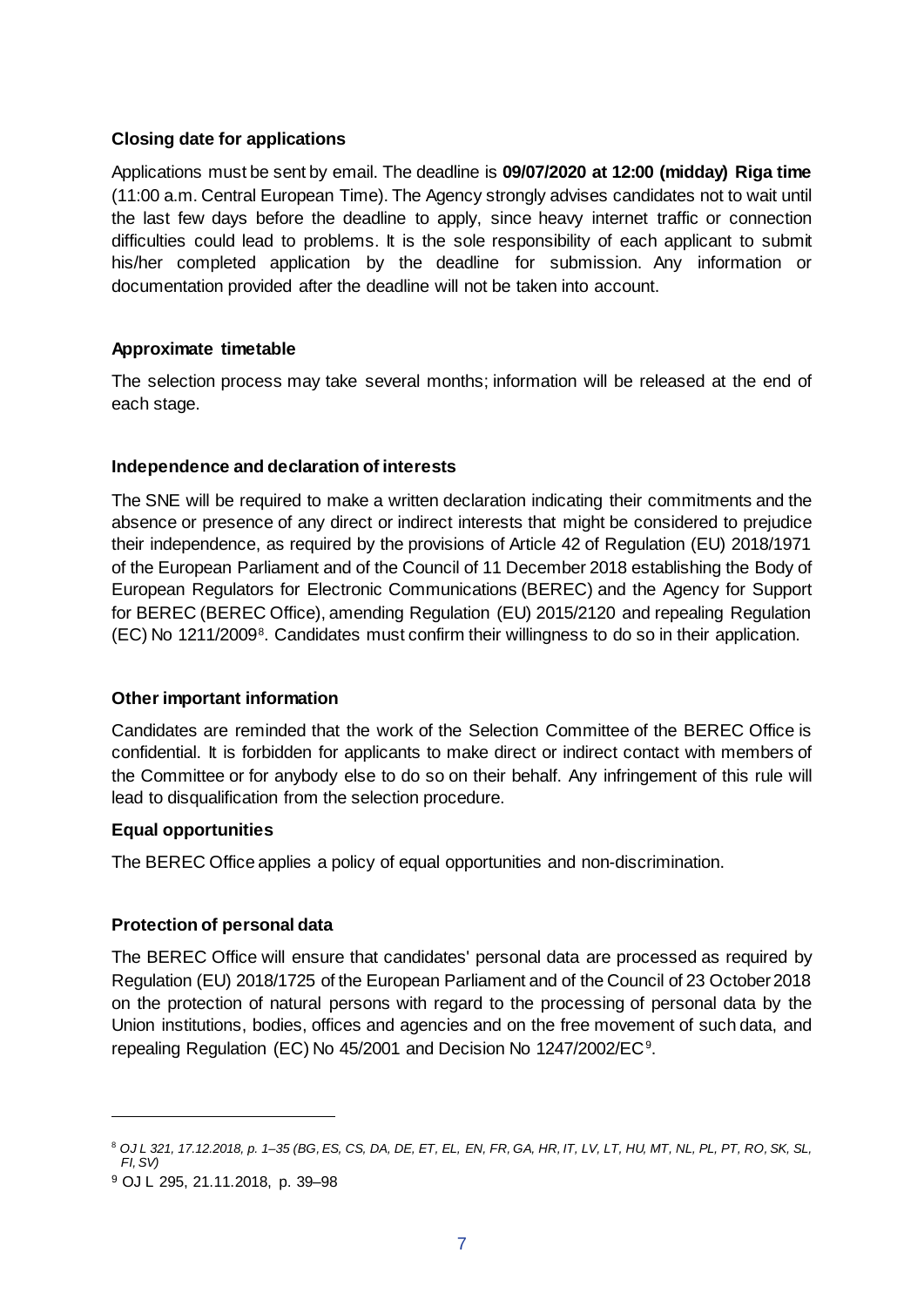## **Requests for information and appeal procedures**

Applicants who would like further information, or consider that they have grounds for a complaint concerning a particular decision, may, at any point in the selection procedure, email a request for further information to recruitment@berec.europa.eu.

A candidate who feels that a mistake has been made regarding eligibility may ask to have his/her application reconsidered by sending a request for review within 20 calendar days of the date of the email notifying the candidate of the outcome, quoting the reference of the selection procedure, to the Chairperson of the Selection Committee at the following address:

BEREC Office Human Resources Z. A. Meierovica Bulv. 14, 2nd Floor Riga, LV-1050 LATVIA

The Selection Committee will reconsider the application and notify the candidate of its decision within 45 calendar days of receipt of the letter.

If a candidate considers that he/she has been adversely affected by a particular decision, he/she can lodge a complaint under Article 90(2) of the Staff Regulations of Officials of the European Communities and Conditions of employment of other servants of the European Communities, at the above address.

The complaint must be lodged within three months. The time limit for initiating this type of procedure starts from the time the candidate is notified of the act that adversely affects him/her.

Candidates can submit a judicial appeal under Article 270 of the Treaty on the Functioning of the EU and Article 91 of the Staff Regulations of Officials of the European Communities to:

Court of Justice of the European Union, L - 2925 Luxembourg

Details of how to submit an appeal can be found on the website:

#### <http://curia.europa.eu/>

It is also possible to complain to the European Ombudsman pursuant to Article 228 of the Treaty on the Functioning of the EU and in accordance with the conditions laid down in the Decision of the European Parliament of 9 March 1994 on the Staff Regulations and the general conditions governing the performance of the Ombudsman's duties, published in the Official Journal of the European Union L 113 of 4 May 1994:

European Ombudsman 1 Avenue du Président Robert Schuman CS 30403 67001 Strasbourg Cedex France [http://www.ombudsman.europa.eu](http://www.ombudsman.europa.eu/)